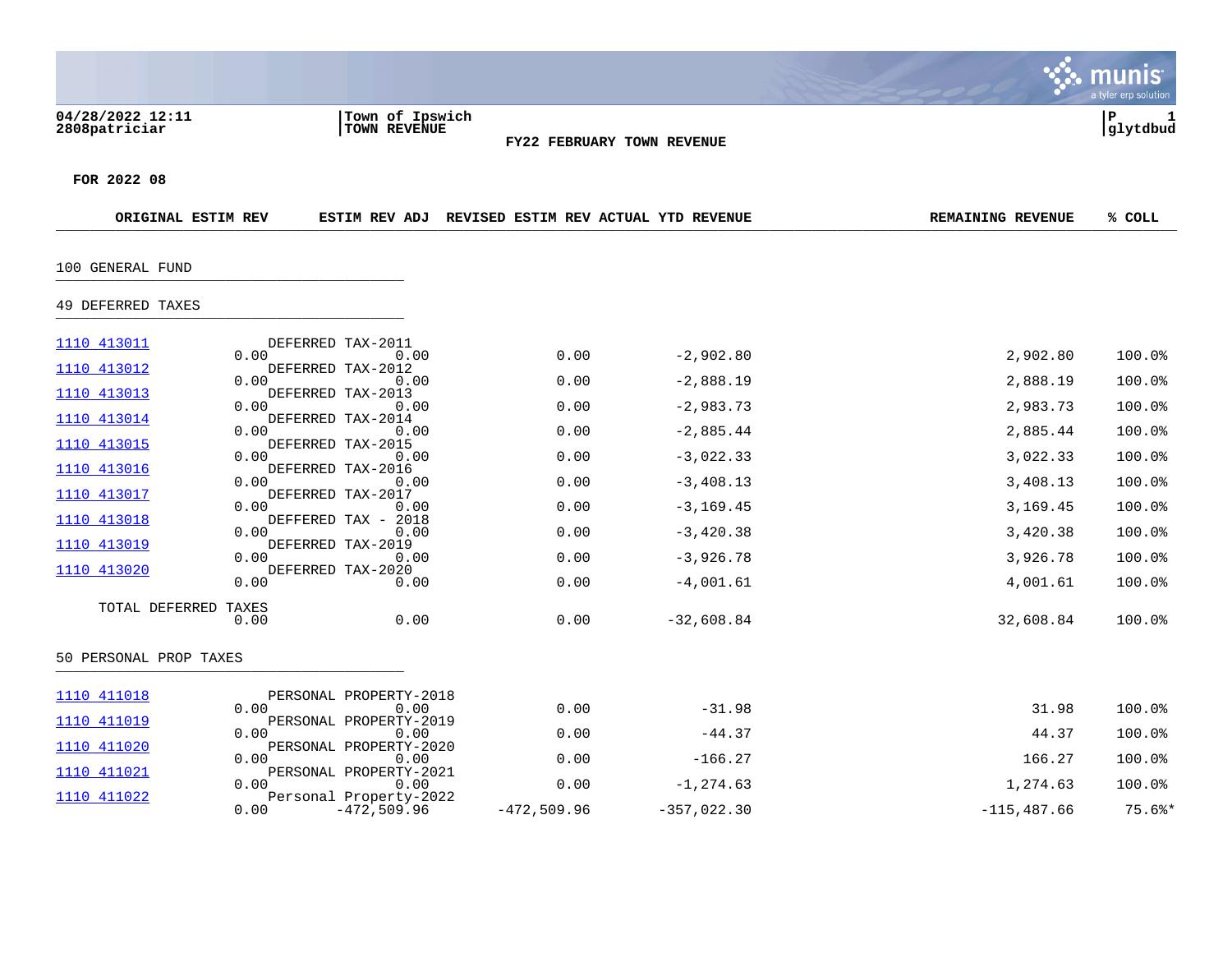|                                              |                                                      |                                        |                                      |                                                    |                                          | a tyler erp solution |
|----------------------------------------------|------------------------------------------------------|----------------------------------------|--------------------------------------|----------------------------------------------------|------------------------------------------|----------------------|
| 04/28/2022 12:11<br>2808patriciar            |                                                      | Town of Ipswich<br><b>TOWN REVENUE</b> |                                      | FY22 FEBRUARY TOWN REVENUE                         |                                          | P<br>2<br>glytdbud   |
| FOR 2022 08                                  |                                                      |                                        |                                      |                                                    |                                          |                      |
| ORIGINAL ESTIM REV                           |                                                      |                                        |                                      | ESTIM REV ADJ REVISED ESTIM REV ACTUAL YTD REVENUE | <b>REMAINING REVENUE</b>                 | % COLL               |
| TOTAL PERSONAL PROP TAXES                    | 0.00<br>$-472,509.96$                                |                                        | $-472,509.96$                        | $-358,539.55$                                      | $-113,970.41$                            | 75.9%                |
| 51 REAL ESTATE TAXES                         |                                                      |                                        |                                      |                                                    |                                          |                      |
| 1110 412020<br>1110 412021                   | REAL ESTATE TAX-2020<br>0.00<br>REAL ESTATE TAX-2021 | 0.00                                   | 0.00                                 | 988.41                                             | $-988.41$                                | $100.0$ *            |
| 1110 412022                                  | 0.00<br>Real Estate Tax-2022                         | 0.00                                   | 0.00                                 | $-178,440.96$                                      | 178,440.96                               | 100.0%               |
| TOTAL REAL ESTATE TAXES<br>52 M/V EXCISE TAX | 0.00<br>$-43,802,130.92$<br>0.00<br>$-43,802,130.92$ |                                        | $-43,802,130.92$<br>$-43,802,130.92$ | $-32, 495, 371.93$<br>$-32,672,824.48$             | $-11, 306, 758.99$<br>$-11, 129, 306.44$ | $74.2$ $*$<br>74.6%  |
| 1110 415010                                  | MVX-2010                                             |                                        |                                      |                                                    |                                          |                      |
| <u>1110 415011</u>                           | 0.00<br>MVX-2011<br>0.00                             | 0.00<br>0.00                           | 0.00<br>0.00                         | $-9.17$<br>$-27.50$                                | 9.17<br>27.50                            | 100.0%<br>100.0%     |
| 1110 415013                                  | MVX-2013<br>0.00                                     | 0.00                                   | 0.00                                 | $-67.50$                                           | 67.50                                    | 100.0%               |
| 1110 415015                                  | MVX-2015<br>0.00                                     | 0.00                                   | 0.00                                 | $-5.00$                                            | 5.00                                     | 100.0%               |
| 1110 415017                                  | MVX-2017<br>0.00                                     | 0.00                                   | 0.00                                 | $-905.21$                                          | 905.21                                   | 100.0%               |
| 1110 415018                                  | MVX-2018<br>0.00                                     | 0.00                                   | 0.00                                 | $-407.50$                                          | 407.50                                   | 100.0%               |
| 1110 415019                                  | MVX-2019<br>0.00                                     | 0.00                                   | 0.00                                 | $-1, 213.32$                                       | 1,213.32                                 | 100.0%               |
| 1110 415020                                  | MVX-2020<br>0.00                                     | 0.00                                   | 0.00                                 | $-8, 235.43$                                       | 8,235.43                                 | 100.0%               |
| 1110 415021                                  | MVX-2021<br>0.00                                     | 0.00                                   | 0.00                                 | $-296, 266.85$                                     | 296,266.85                               | 100.0%               |
| 1110 415022                                  | MVX-2022<br>$-1,900,000.00$<br>0.00                  |                                        | $-1,900,000.00$                      | $-936,061.21$                                      | $-963,938.79$                            | $49.3$ <sup>*</sup>  |
| TOTAL M/V EXCISE TAX                         | 0.00<br>$-1,900,000.00$                              |                                        | $-1,900,000.00$                      | $-1, 243, 198.69$                                  | $-656, 801.31$                           | 65.4%                |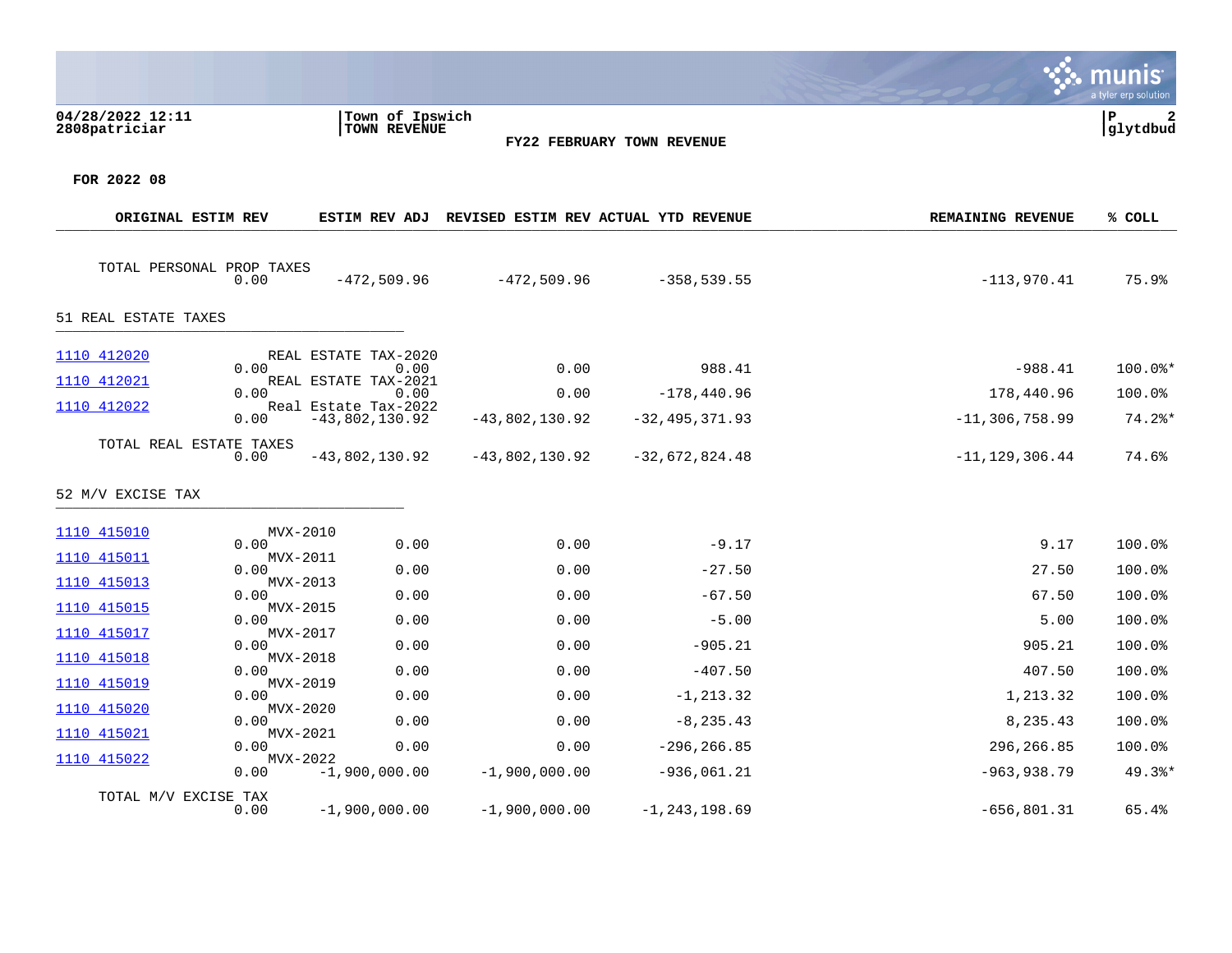|                                   |                                                    |               |                            |                          | IIS<br>a tyler erp solution |
|-----------------------------------|----------------------------------------------------|---------------|----------------------------|--------------------------|-----------------------------|
| 04/28/2022 12:11<br>2808patriciar | Town of Ipswich<br>TOWN REVENUE                    |               | FY22 FEBRUARY TOWN REVENUE |                          | ${\bf P}$<br>3<br>glytdbud  |
| FOR 2022 08                       |                                                    |               |                            |                          |                             |
| ORIGINAL ESTIM REV                | ESTIM REV ADJ REVISED ESTIM REV ACTUAL YTD REVENUE |               |                            | <b>REMAINING REVENUE</b> | % COLL                      |
| 53 OTHER EXCISE TAX               |                                                    |               |                            |                          |                             |
| 1110 416019                       | BOAT EXCISE TAX-2019<br>0.00<br>0.00               | 0.00          | 12.50                      | $-12.50$                 | 100.0%*                     |
| 1110 416020                       | BOAT EXCISE TAX-2020<br>0.00<br>0.00               | 0.00          | 5.00                       | $-5.00$                  | $100.0$ *                   |
| 1110 416021                       | BOAT EXCISE TAX-2021<br>0.00<br>0.00               | 0.00          | $-64.00$                   | 64.00                    | 100.0%                      |
| 1110 416022                       | Boat Excise Tax- 2022<br>$-15,000.00$<br>0.00      | $-15,000.00$  | $-13,470.27$               | $-1,529.73$              | $89.8$ *                    |
| 1110 416900                       | ADDITIONAL MEALS TAX<br>0.00<br>$-140,000.00$      | $-140,000.00$ | $-155,894.53$              | 15,894.53                | 111.4%                      |
| TOTAL OTHER EXCISE TAX            | 0.00<br>$-155,000.00$                              | $-155,000.00$ | $-169, 411.30$             | 14,411.30                | 109.3%                      |
| 55 PENALTY & INT ON TAX           |                                                    |               |                            |                          |                             |
| 1110 41701                        | INTEREST-PROPERTY TAX<br>0.00<br>$-130.000.00$     | $-130,000.00$ | $-45, 230.16$              | $-84, 769.84$            | $34.8$ *                    |
| 1110 41702                        | INTEREST-DEFERRED TAX<br>0.00<br>0.00              | 0.00          | $-11, 316.59$              | 11,316.59                | 100.0%                      |
| 1110 41703                        | INTEREST-MOTOR VEHICLE<br>0.00<br>0.00             | 0.00          | $-6, 126.14$               | 6,126.14                 | 100.0%                      |
| 1110 41704                        | INTEREST-BOAT EXCISE<br>0.00<br>0.00               | 0.00          | $-33.95$                   | 33.95                    | 100.0%                      |
| 1110 41706                        | INTEREST-TAX LIENS<br>0.00<br>0.00                 | 0.00          | $-13, 169.65$              | 13,169.65                | 100.0%                      |
| 1110 41707                        | DEMAND FEES<br>0.00<br>0.00                        | 0.00          | $-16,811.52$               | 16,811.52                | 100.0%                      |
| 1110 41708                        | WARRANT FEE<br>0.00<br>0.00                        | 0.00          | $-3,160.00$                | 3,160.00                 | 100.0%                      |
| 1110 41709                        | REDEMPTION FEE-TAX LIENS<br>0.00<br>0.00           | 0.00          | $-185.00$                  | 185.00                   | 100.0%                      |
| 1110 41710                        | TAX FORECLOSURE FEE<br>0.00<br>0.00                | 0.00          | $-6,720.00$                | 6,720.00                 | 100.0%                      |
| TOTAL PENALTY & INT ON TAX        | 0.00<br>$-130,000.00$                              | $-130,000.00$ | $-102, 753.01$             | $-27, 246.99$            | 79.0%                       |

 $\mathcal{L}$ 

56 PAY'T IN LIEU OF TAX \_\_\_\_\_\_\_\_\_\_\_\_\_\_\_\_\_\_\_\_\_\_\_\_\_\_\_\_\_\_\_\_\_\_\_\_\_\_\_\_\_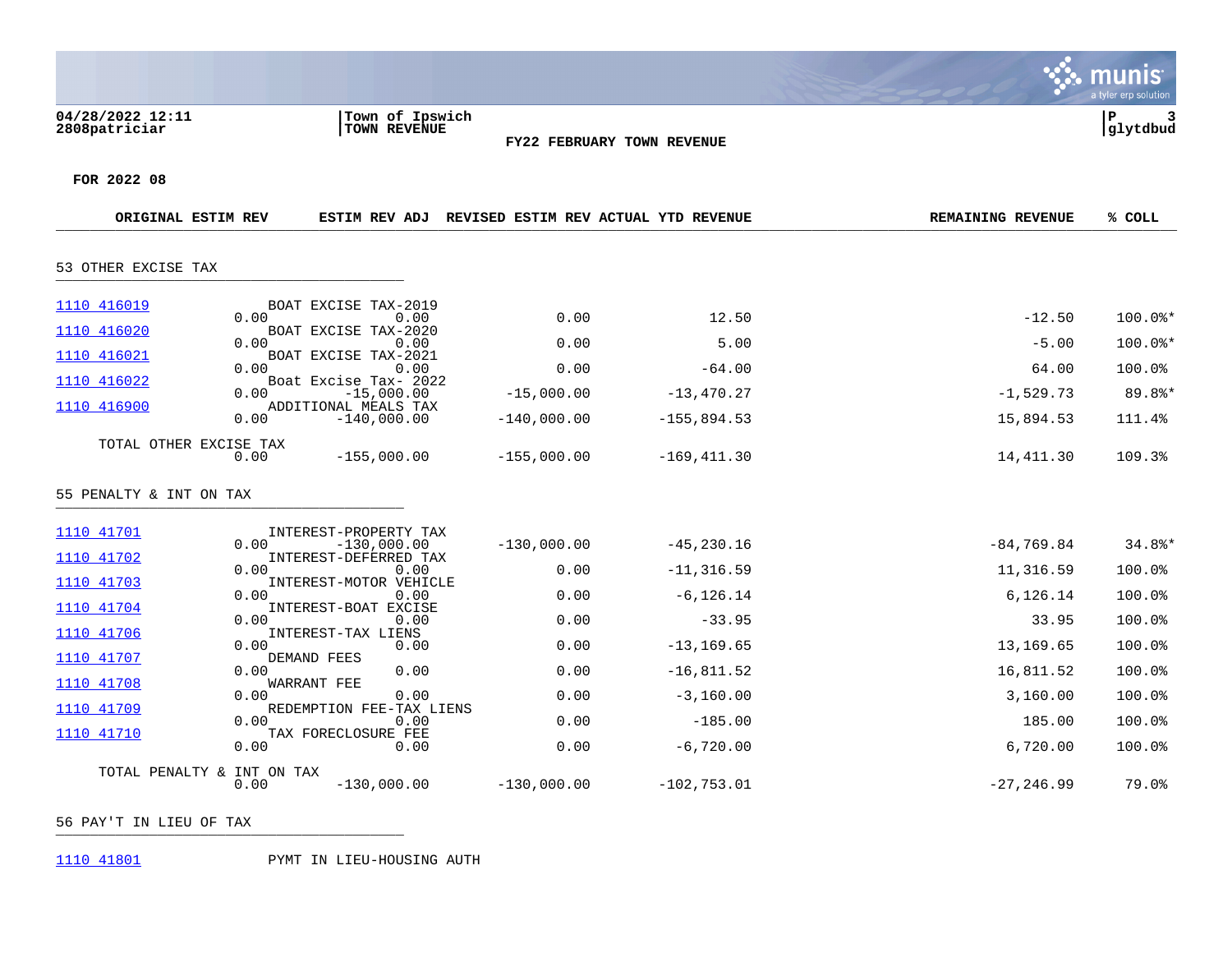

a tyler erp solution

| ORIGINAL ESTIM REV         |      |                                                  |               | ESTIM REV ADJ REVISED ESTIM REV ACTUAL YTD REVENUE | REMAINING REVENUE | % COLL    |
|----------------------------|------|--------------------------------------------------|---------------|----------------------------------------------------|-------------------|-----------|
| 1110 41802                 | 0.00 | 0.00<br>PYMT IN LIEU-TRUSTEES                    | 0.00          | $-2,645.16$                                        | 2,645.16          | 100.0%    |
|                            | 0.00 | $-122,000.00$<br>PAYMENT IN LIEU TAXES           | $-122,000.00$ | 0.00                                               | $-122,000.00$     | $.0$ %*   |
| 1110 41805                 | 0.00 | 0.00                                             | 0.00          | $-4, 185.00$                                       | 4,185.00          | 100.0%    |
| TOTAL PAY'T IN LIEU OF TAX | 0.00 | $-122,000.00$                                    | $-122,000.00$ | $-6,830.16$                                        | $-115, 169.84$    | 5.6%      |
| 57 CHARGES FOR SERVICE     |      |                                                  |               |                                                    |                   |           |
| 1110 42703<br>1138 42702   | 0.00 | LIEN CERTIFICATES<br>$-30,000.00$<br>PHOTOCOPIES | $-30,000.00$  | $-7,825.00$                                        | $-22, 175.00$     | $26.1$ %* |
| 1161 42702                 | 0.00 | 0.00<br>PHOTOCOPIES                              | 0.00          | $-481.89$                                          | 481.89            | 100.0%    |
|                            | 0.00 | 0.00<br>SALE OF BOOKS                            | 0.00          | $-8,639.70$                                        | 8,639.70          | 100.0%    |
| 1161 42704                 | 0.00 | 0.00                                             | 0.00          | $-612.00$                                          | 612.00            | 100.0%    |
| 1171 42702                 | 0.00 | PHOTOCOPIES<br>0.00                              | 0.00          | $-65.00$                                           | 65.00             | 100.0%    |
| 1210 42702                 | 0.00 | PHOTOCOPIES<br>0.00                              | 0.00          | $-740.00$                                          | 740.00            | 100.0%    |
| 1251 42702                 | 0.00 | PHOTOCOPIES<br>0.00                              | 0.00          | $-5.20$                                            | 5.20              | 100.0%    |
| 1512 42702                 | 0.00 | PHOTOCOPIES<br>0.00                              | 0.00          | $-88.20$                                           | 88.20             | 100.0%    |
| 1610 42709                 | 0.00 | LOST BOOKS RECEIPTS<br>0.00                      | 0.00          | $-585.68$                                          | 585.68            | 100.0%    |
| TOTAL CHARGES FOR SERVICE  | 0.00 | $-30,000.00$                                     | $-30,000.00$  | $-19,042.67$                                       | $-10, 957.33$     | 63.5%     |
| 60 FEES                    |      |                                                  |               |                                                    |                   |           |
| 1110 43202                 | 0.00 | BETTERMENT DISCHARGE<br>0.00                     | 0.00          | $-10.00$                                           | 10.00             | 100.0%    |
| 1110 43203                 | 0.00 | <b>BAD CHECK FEE</b><br>0.00                     | 0.00          | $-122.17$                                          | 122.17            | 100.0%    |
| 1138 43266                 | 0.00 | PASSPORT FEES<br>0.00                            | 0.00          | $-4,650.00$                                        | 4,650.00          | 100.0%    |
|                            |      |                                                  |               |                                                    |                   |           |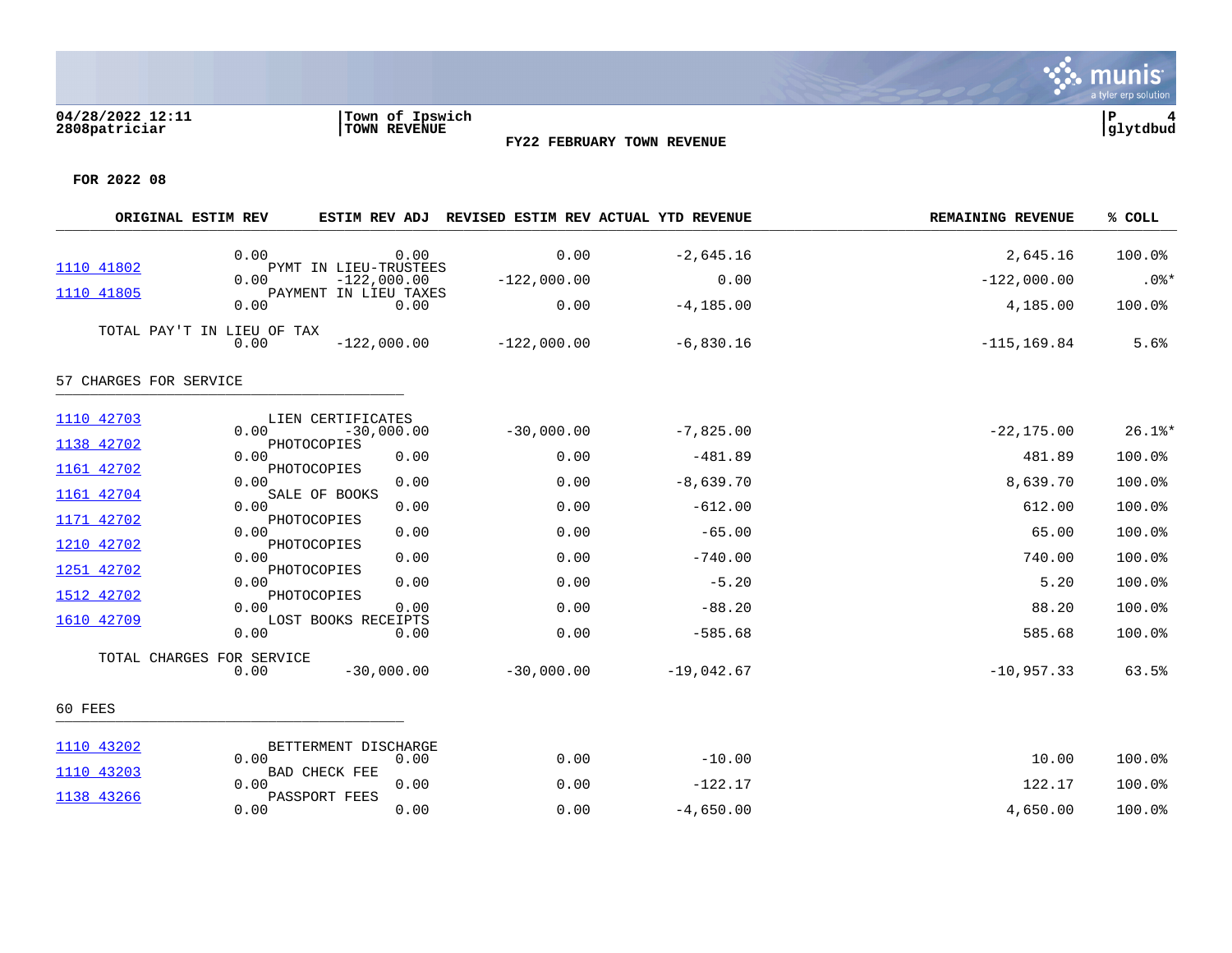

| ORIGINAL ESTIM REV     |      |                                   | ESTIM REV ADJ REVISED ESTIM REV ACTUAL YTD REVENUE |               | <b>REMAINING REVENUE</b> | % COLL    |
|------------------------|------|-----------------------------------|----------------------------------------------------|---------------|--------------------------|-----------|
| 1161 43204             |      | MISCELLANEOUS FEES                |                                                    |               |                          |           |
| 1161 43213             | 0.00 | 0.00<br>RECORD FILING FEE         | 0.00                                               | $-320.00$     | 320.00                   | 100.0%    |
|                        | 0.00 | 0.00                              | 0.00                                               | $-1, 255.00$  | 1,255.00                 | 100.0%    |
| 1171 43243             | 0.00 | SITE PLAN REVIEW FEE<br>0.00      | 0.00                                               | $-1, 200.00$  | 1,200.00                 | 100.0%    |
| 1171 43245             | 0.00 | FORM A FEE<br>0.00                | 0.00                                               | $-6,100.00$   | 6,100.00                 | 100.0%    |
| 1171 43262             | 0.00 | APDC APPLICATION FEES<br>0.00     | 0.00                                               | $-50.00$      | 50.00                    | 100.0%    |
| 1173 43205             | 0.00 | CONSERVATION FEES<br>$-70,000.00$ | $-70,000.00$                                       | $-10,985.65$  | $-59,014.35$             | 15.7%*    |
| 1174 43231             | 0.00 | ZBA FILING FEE<br>0.00            | 0.00                                               | $-2,450.00$   | 2,450.00                 | 100.0%    |
| 1210 43216             | 0.00 | POLICE DETAIL ADMIN<br>0.00       | 0.00                                               | $-14,810.99$  | 14,810.99                | 100.0%    |
| 1220 43217             | 0.00 | FIRE DETAIL ADMIN<br>0.00         | 0.00                                               | $-4,051.19$   | 4,051.19                 | 100.0%    |
| 1251 43260             | 0.00 | WEIGHTS & MEASURES FEE<br>0.00    | 0.00                                               | $-1,650.00$   | 1,650.00                 | 100.0%    |
| 1491 43251             | 0.00 | USER FEES<br>0.00                 | 0.00                                               | $-3,500.00$   | 3,500.00                 | 100.0%    |
| 1512 43261             | 0.00 | PERC TEST FEE<br>0.00             | 0.00                                               | $-11, 175.00$ | 11,175.00                | 100.0%    |
| 1610 43204             |      | MISCELLANEOUS FEES                |                                                    |               |                          |           |
|                        | 0.00 | 0.00                              | 0.00                                               | $-2, 103.35$  | 2,103.35                 | 100.0%    |
| TOTAL FEES             | 0.00 | $-70,000.00$                      | $-70,000.00$                                       | $-64, 433.35$ | $-5,566.65$              | 92.0%     |
| 61 RENTALS             |      |                                   |                                                    |               |                          |           |
| 1110 43604             |      | LAND RENTAL                       |                                                    |               |                          |           |
| 1110 43605             | 0.00 | 0.00<br>TOWN HALL RENTAL          | 0.00                                               | $-300.00$     | 300.00                   | 100.0%    |
|                        | 0.00 | $-5,000.00$                       | $-5,000.00$                                        | $-300.00$     | $-4,700.00$              | $6.0$ $*$ |
| TOTAL RENTALS          | 0.00 | $-5,000.00$                       | $-5,000.00$                                        | $-600.00$     | $-4,400.00$              | 12.0%     |
| 62 DEPARTMNTL-CEMETERY |      |                                   |                                                    |               |                          |           |
| 1491 43264             | 0.00 | FOUNDATION FEE<br>0.00            | 0.00                                               | $-8,483.59$   | 8,483.59                 | 100.0%    |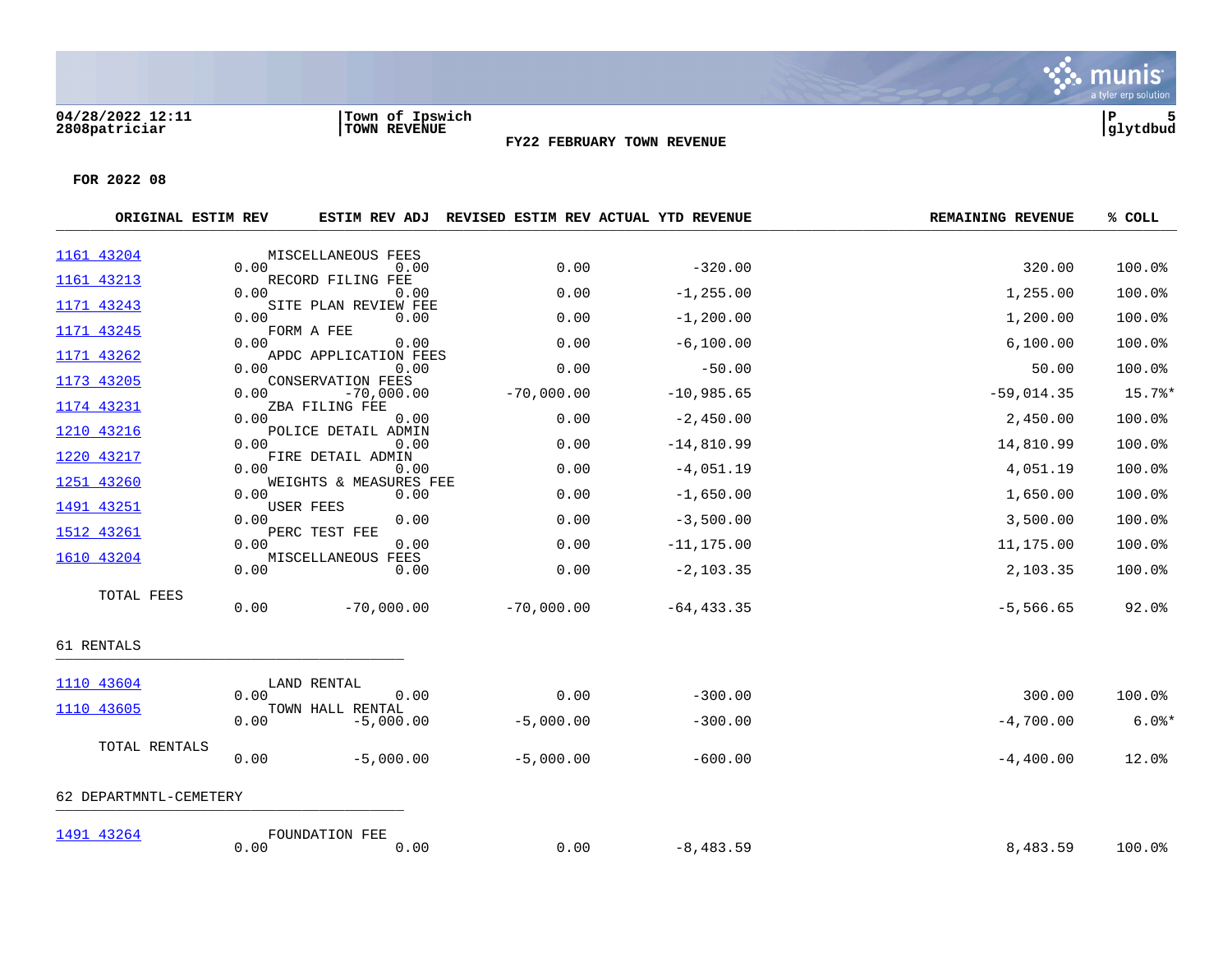|                         | ORIGINAL ESTIM REV                 | ESTIM REV ADJ                          |               | REVISED ESTIM REV ACTUAL YTD REVENUE | <b>REMAINING REVENUE</b> | % COLL    |
|-------------------------|------------------------------------|----------------------------------------|---------------|--------------------------------------|--------------------------|-----------|
| 1491 43705              |                                    | TENT RENTALS                           |               |                                      |                          |           |
| 1491 43706              | 0.00                               | 0.00<br>CREMATIONS                     | 0.00          | $-925.00$                            | 925.00                   | 100.0%    |
|                         | 0.00                               | 0.00                                   | 0.00          | $-12,550.00$                         | 12,550.00                | 100.0%    |
| 1491 43707              | 0.00                               | <b>GRAVE OPENINGS</b><br>$-70,000.00$  | $-70,000.00$  | $-17,050.00$                         | $-52,950.00$             | $24.4$ %* |
|                         | TOTAL DEPARTMNTL-CEMETERY<br>0.00  | $-70,000.00$                           | $-70,000.00$  | $-39,008.59$                         | $-30,991.41$             | 55.7%     |
| 63 DEPARTMNTL-RECREATIO |                                    |                                        |               |                                      |                          |           |
| 1138 43704              | 0.00                               | <b>BEACH STICKERS</b><br>$-125,000.00$ | $-125,000.00$ | $-76, 250.00$                        | $-48,750.00$             | $61.0$ %* |
|                         | TOTAL DEPARTMNTL-RECREATIO<br>0.00 | $-125,000.00$                          | $-125,000.00$ | $-76, 250.00$                        | $-48,750.00$             | 61.0%     |
| 65 LICENSES & PERMITS   |                                    |                                        |               |                                      |                          |           |
| 1122 44101              |                                    | LIOUOR-ALL ALCOHOLIC                   |               |                                      |                          |           |
| 1122 44102              | 0.00                               | 0.00<br>LIQUOR-BEER & WINE             | 0.00          | $-38, 150.00$                        | 38,150.00                | 100.0%    |
| 1122 44103              | 0.00                               | 0.00<br>LIOUOR-1-DAY (AA)              | 0.00          | $-10,730.00$                         | 10,730.00                | 100.0%    |
|                         | 0.00                               | 0.00                                   | 0.00          | $-400.00$                            | 400.00                   | 100.0%    |
| 1122 44104              | 0.00                               | LIQUOR-1-DAY (B&W)<br>0.00             | 0.00          | $-5, 250.00$                         | 5,250.00                 | 100.0%    |
| 1122 44105              | 0.00                               | LIQUOR-SEASONAL<br>0.00                | 0.00          | $-50.00$                             | 50.00                    | 100.0%    |
| 1161 44201              | 0.00                               | MARRIAGE LICENSES                      |               |                                      |                          | 100.0%    |
| 1161 44202              |                                    | 0.00<br>SHELLFISH LICENSE              | 0.00          | $-1,420.00$                          | 1,420.00                 |           |
| 1161 44204              | 0.00                               | 0.00<br>SUNDAY/LIVE ENTERTAINMENT      | 0.00          | $-37, 130.00$                        | 37,130.00                | 100.0%    |
| 1161 44205              | 0.00                               | 0.00<br>COMMON VICTUALER LICENSE       | 0.00          | $-6,000.00$                          | 6,000.00                 | 100.0%    |
|                         | 0.00                               | 0.00                                   | 0.00          | $-5,600.00$                          | 5,600.00                 | 100.0%    |
| 1161 44206              | 0.00                               | AUCTIONEERS LICENSE<br>0.00            | 0.00          | $-500.00$                            | 500.00                   | 100.0%    |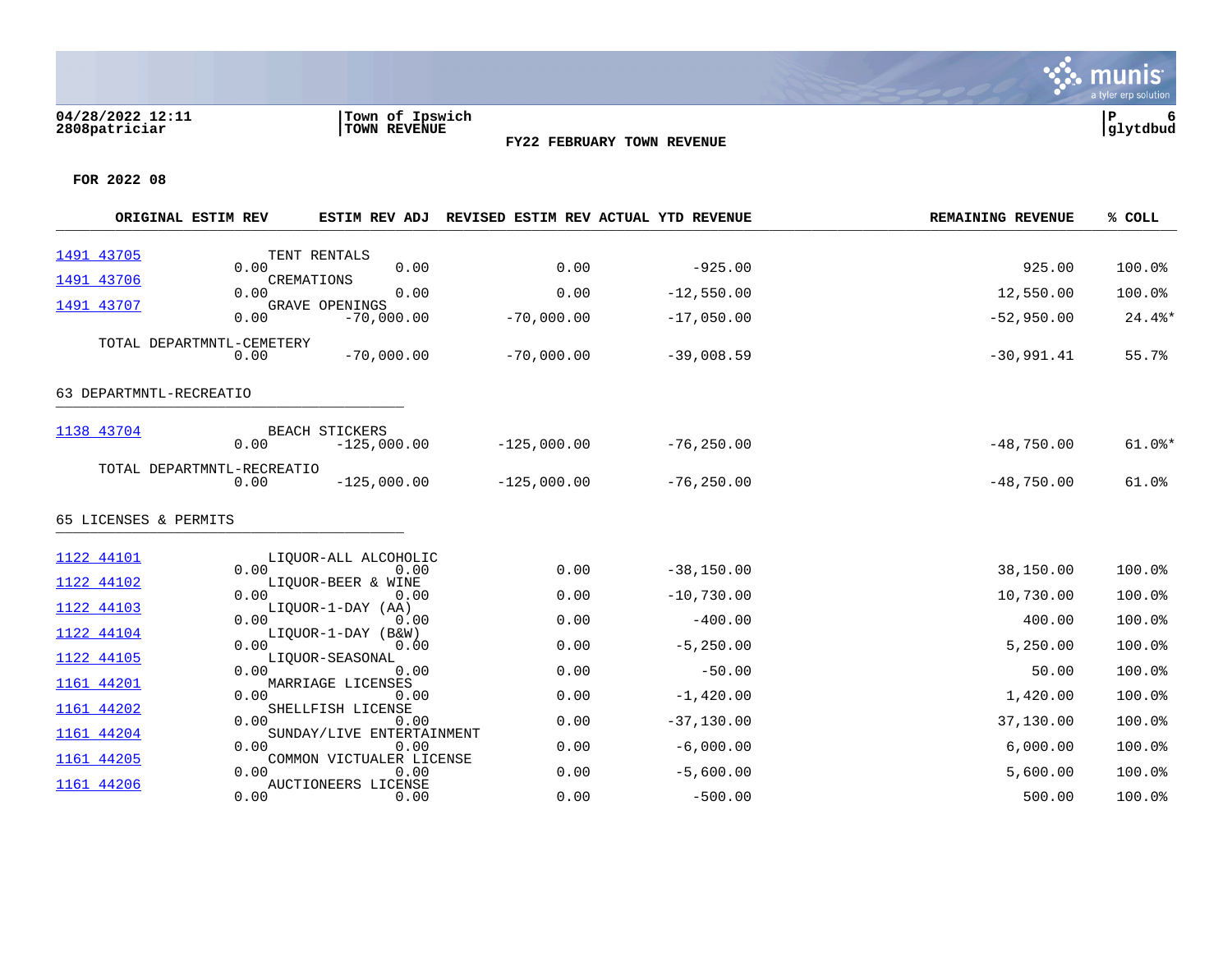

|            | ORIGINAL ESTIM REV |                                    |               | ESTIM REV ADJ REVISED ESTIM REV ACTUAL YTD REVENUE | <b>REMAINING REVENUE</b> | % COLL    |
|------------|--------------------|------------------------------------|---------------|----------------------------------------------------|--------------------------|-----------|
| 1161 44207 |                    | RAFFLE LICENSE                     |               |                                                    |                          |           |
| 1161 44209 | 0.00               | 0.00<br>AUTO/AMUSEMENT LICENSE     | 0.00          | $-25.00$                                           | 25.00                    | 100.0%    |
|            | 0.00               | 0.00                               | 0.00          | $-1, 200.00$                                       | 1,200.00                 | 100.0%    |
| 1161 44210 | 0.00               | LIVE ENTERTAINMENT LICENSE<br>0.00 | 0.00          | $-2,600.00$                                        | 2,600.00                 | 100.0%    |
| 1161 44211 | 0.00               | AUTO CLS I, II LICENSE<br>0.00     | 0.00          | $-1,100.00$                                        | 1,100.00                 | 100.0%    |
| 1161 44215 |                    | ANTIQUE LICENSE                    |               |                                                    |                          |           |
| 1161 44217 | 0.00               | 0.00<br>DOG LICENSES               | 0.00          | $-60.00$                                           | 60.00                    | 100.0%    |
|            | 0.00               | 0.00                               | 0.00          | $-6, 170.00$                                       | 6, 170.00                | 100.0%    |
| 1210 44238 | 0.00               | HAWKER/PEDDLER LICENSE<br>0.00     | 0.00          | $-10.00$                                           | 10.00                    | 100.0%    |
| 1210 44242 |                    | LICENSE TO CARRY                   |               |                                                    |                          |           |
| 1220 44510 | 0.00               | 0.00<br><b>BURNER PERMIT</b>       | 0.00          | $-362.50$                                          | 362.50                   | 100.0%    |
|            | 0.00               | 0.00                               | 0.00          | $-1,710.00$                                        | 1,710.00                 | 100.0%    |
| 1220 44512 | 0.00               | SMOKE DETECTOR INSPECTION<br>0.00  | 0.00          | $-7,700.00$                                        | 7,700.00                 | 100.0%    |
| 1220 44513 | 0.00               | FIRE PERMITS & OTHER<br>0.00       | 0.00          | $-5,100.00$                                        | 5,100.00                 | 100.0%    |
| 1220 44514 |                    | FIRE-OTHER                         |               |                                                    |                          |           |
| 1251 44530 | 0.00               | 0.00<br>NEW CONSTRUCTION           | 0.00          | $-305.00$                                          | 305.00                   | 100.0%    |
|            | 0.00               | $-760,000.00$                      | $-760,000.00$ | $-221, 227.00$                                     | $-538,773.00$            | $29.1$ %* |
| 1251 44531 | 0.00               | ALTERATION PERMIT<br>0.00          | 0.00          | $-262, 419.00$                                     | 262,419.00               | 100.0%    |
| 1251 44532 |                    | DEMOLITION PERMIT                  |               |                                                    |                          |           |
| 1251 44533 | 0.00               | 0.00<br>CERTIFICATE OF INSPECTION  | 0.00          | $-500.00$                                          | 500.00                   | 100.0%    |
|            | 0.00               | 0.00                               | 0.00          | $-8,675.00$                                        | 8,675.00                 | 100.0%    |
| 1251 44534 | 0.00               | OCCUPANCY PERMIT<br>0.00           | 0.00          | $-1,300.00$                                        | 1,300.00                 | 100.0%    |
| 1251 44535 |                    | PLUMBING & GAS INSPECTION          |               |                                                    |                          |           |
| 1251 44536 | 0.00               | 0.00<br>WIRING PERMITS             | 0.00          | $-29,849.00$                                       | 29,849.00                | 100.0%    |
|            | 0.00               | 0.00                               | 0.00          | $-72,985.69$                                       | 72,985.69                | 100.0%    |
| 1424 44503 | 0.00               | STREET OPENING<br>0.00             | 0.00          | $-400.00$                                          | 400.00                   | 100.0%    |
| 1424 44537 |                    | TRENCH PERMITS                     |               |                                                    |                          |           |
| 1424 44538 | 0.00               | 0.00<br>STORMWATER PERMIT          | 0.00          | $-500.00$                                          | 500.00                   | 100.0%    |
|            | 0.00               | 0.00                               | 0.00          | $-700.00$                                          | 700.00                   | 100.0%    |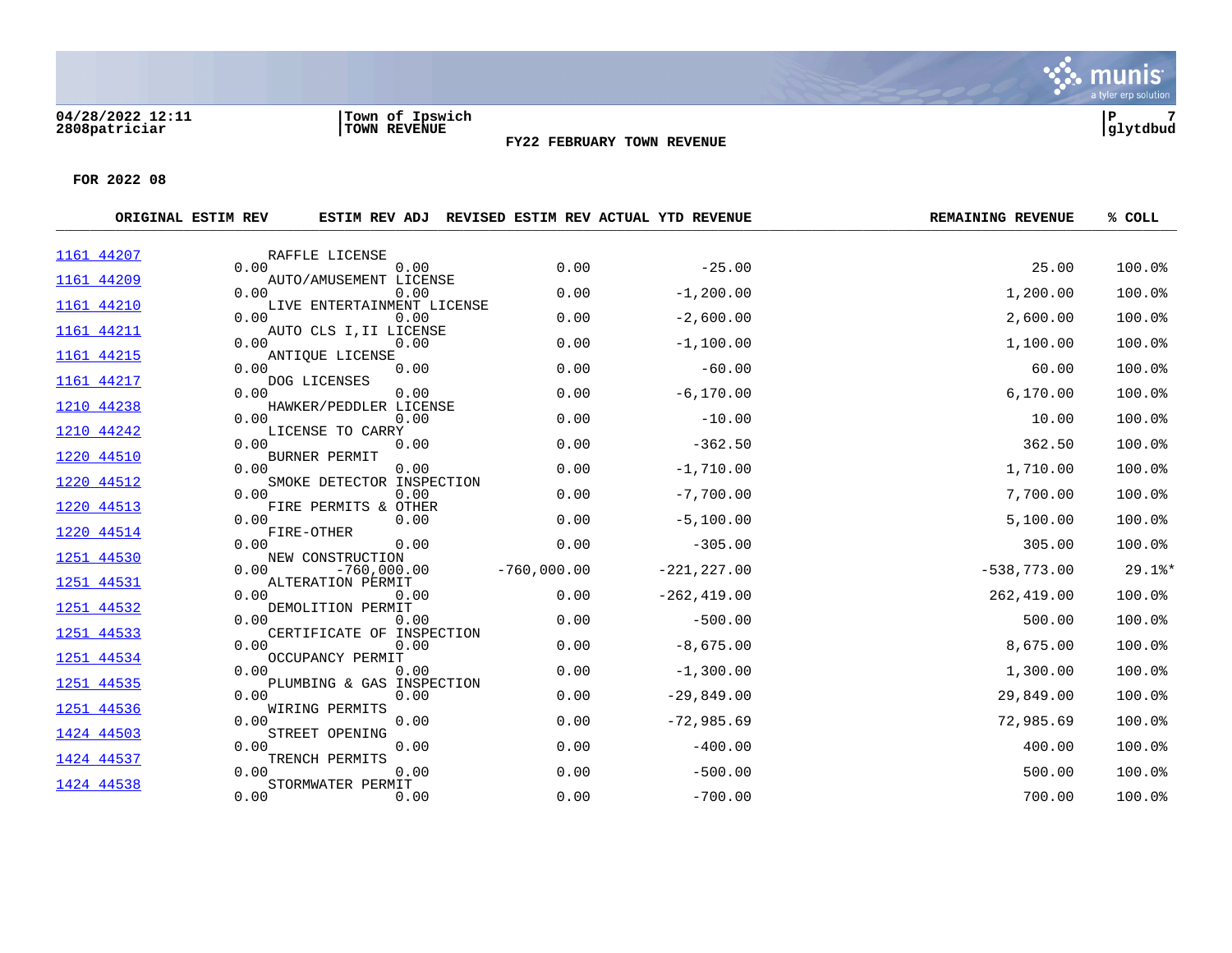

|                      | ORIGINAL ESTIM REV               | <b>ESTIM REV ADJ</b>              | <b>REVISED ESTIM REV ACTUAL YTD REVENUE</b> |                | <b>REMAINING REVENUE</b> | % COLL |
|----------------------|----------------------------------|-----------------------------------|---------------------------------------------|----------------|--------------------------|--------|
| 1432 44230           |                                  | DISPOSAL PERMIT                   |                                             |                |                          |        |
| 1512 44230           | 0.00                             | 0.00<br>DISPOSAL PERMIT           | 0.00                                        | $-400.00$      | 400.00                   | 100.0% |
|                      | 0.00                             | 0.00                              | 0.00                                        | $-16,900.00$   | 16,900.00                | 100.0% |
| 1512 44231           | 0.00                             | SEPTAGE HAULER<br>0.00            | 0.00                                        | $-4,550.00$    | 4,550.00                 | 100.0% |
| 1512 44234           | 0.00                             | INSTALLERS LICENSE<br>0.00        | 0.00                                        | $-3,500.00$    | 3,500.00                 | 100.0% |
| 1512 44235           | 0.00                             | OTHER HEALTH LICENSE<br>0.00      | 0.00                                        | $-4,037.50$    | 4,037.50                 | 100.0% |
| 1512 44537           | 0.00                             | TRENCH PERMITS<br>0.00            | 0.00                                        | $-1,975.00$    | 1,975.00                 | 100.0% |
|                      | TOTAL LICENSES & PERMITS<br>0.00 | $-760,000.00$                     | $-760,000.00$                               | $-761, 490.69$ | 1,490.69                 | 100.2% |
| 67 FINES & FORFEITS  |                                  |                                   |                                             |                |                          |        |
| 1110 41711           | 0.00                             | REGISTRY FEE<br>0.00              | 0.00                                        | $-4, 240.00$   | 4,240.00                 | 100.0% |
| 1161 47701           |                                  | FINES/NON-CRIMINAL                |                                             |                |                          |        |
| 1210 47703           | 0.00                             | 0.00<br>REGISTRY-CMVI             | 0.00                                        | $-750.00$      | 750.00                   | 100.0% |
|                      | 0.00                             | $-40,000.00$                      | $-40,000.00$                                | $-4,835.26$    | $-35, 164.74$            | 12.1%* |
| 1210 47704           | 0.00                             | <b>COURT FINES</b><br>0.00        | 0.00                                        | $-1,610.00$    | 1,610.00                 | 100.0% |
| 1210 47705           | 0.00                             | PARKING FINES<br>0.00             | 0.00                                        | $-6, 428.00$   | 6,428.00                 | 100.0% |
| 1210 47707           | 0.00                             | RESTITUTION<br>0.00               | 0.00                                        | $-58.00$       | 58.00                    | 100.0% |
| 1610 47706           | FINES<br>0.00                    | 0.00                              | 0.00                                        | $-2.64$        | 2.64                     | 100.0% |
|                      | TOTAL FINES & FORFEITS           |                                   |                                             |                |                          |        |
|                      | 0.00                             | $-40,000.00$                      | $-40,000.00$                                | $-17,923.90$   | $-22,076.10$             | 44.8%  |
| 68 INVESTMENT INCOME |                                  |                                   |                                             |                |                          |        |
| 1138 48210           | 0.00                             | INVESTMENT INCOME<br>$-50,000.00$ | $-50,000.00$                                | $-23,827.61$   | $-26, 172.39$            | 47.7%  |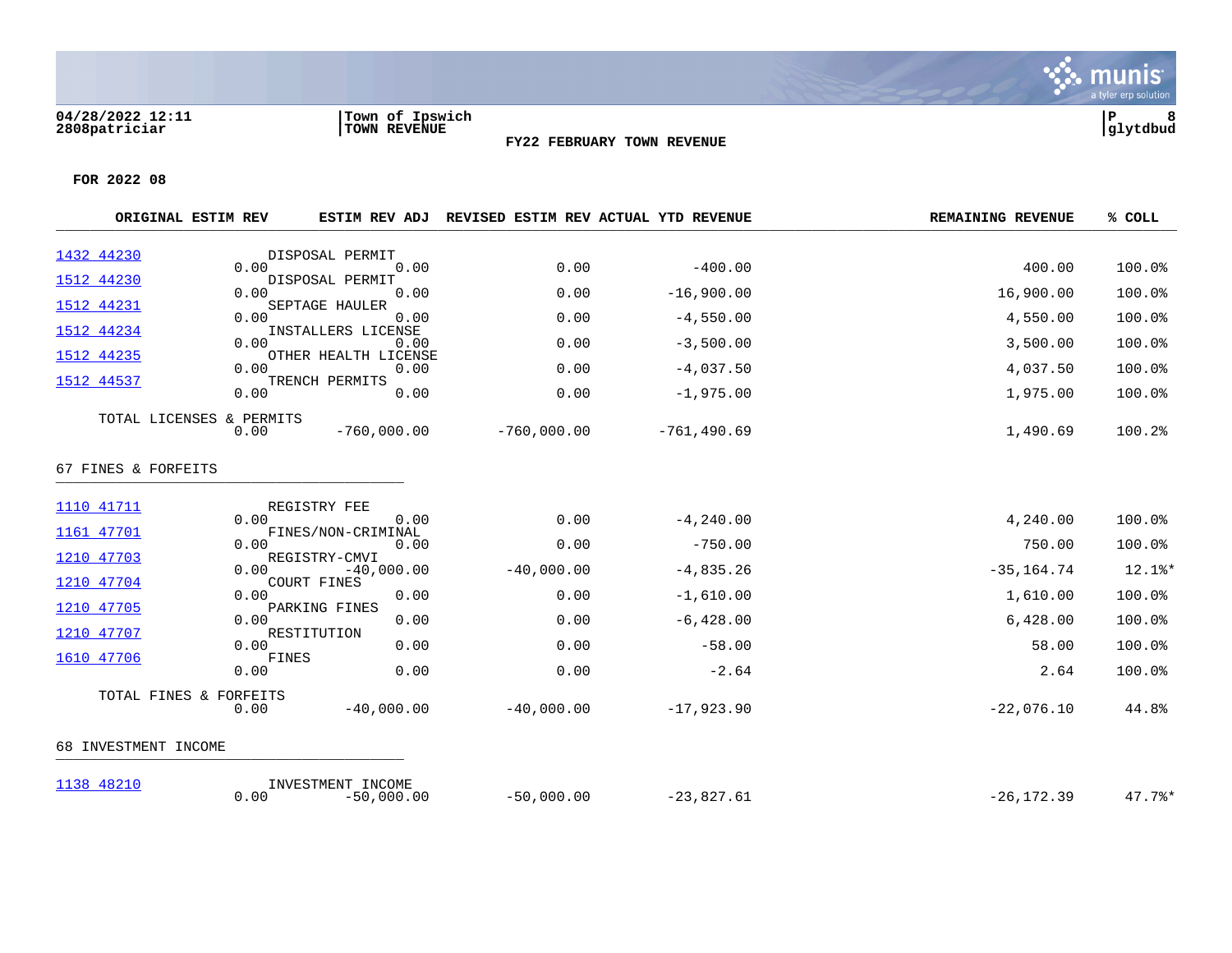|                                   |      |                                                                        |                 |                            |                          | a tyler erp solution |
|-----------------------------------|------|------------------------------------------------------------------------|-----------------|----------------------------|--------------------------|----------------------|
| 04/28/2022 12:11<br>2808patriciar |      | Town of Ipswich<br>TOWN REVENUE                                        |                 | FY22 FEBRUARY TOWN REVENUE |                          | l P<br>glytdbud      |
| FOR 2022 08                       |      |                                                                        |                 |                            |                          |                      |
| ORIGINAL ESTIM REV                |      | ESTIM REV ADJ REVISED ESTIM REV ACTUAL YTD REVENUE                     |                 |                            | <b>REMAINING REVENUE</b> | % COLL               |
| TOTAL INVESTMENT INCOME           | 0.00 | $-50,000.00$                                                           | $-50,000.00$    | $-23,827.61$               | $-26, 172.39$            | 47.7%                |
| 69 MISC-NON-RECURRING             |      |                                                                        |                 |                            |                          |                      |
| 1110 48401<br>1110 48501          | 0.00 | GENERAL FUND-MISC REVENUE<br>$-25,000.00$<br>VOC OUT OF DISTRICT TRANS | $-25,000.00$    | $-77,853.71$               | 52,853.71                | 311.4%               |
| 1610 48403                        | 0.00 | 0.00<br>OTHER MISCELLANEOUS                                            | 0.00            | $-1,099.00$                | 1,099.00                 | 100.0%               |
|                                   | 0.00 | 0.00                                                                   | 0.00            | $-279.00$                  | 279.00                   | 100.0%               |
| TOTAL MISC-NON-RECURRING          | 0.00 | $-25,000.00$                                                           | $-25,000.00$    | $-79,231.71$               | 54, 231. 71              | 316.9%               |
| 70 MISC-RECURRING                 |      |                                                                        |                 |                            |                          |                      |
| 1300 46803                        | 0.00 | MEDICAID REIMBURSE<br>$-60,000.00$                                     | $-60,000.00$    | $-112,933.00$              | 52,933.00                | 188.2%               |
| TOTAL MISC-RECURRING              | 0.00 | $-60,000.00$                                                           | $-60,000.00$    | $-112,933.00$              | 52,933.00                | 188.2%               |
| 71 CHERRY SHEET                   |      |                                                                        |                 |                            |                          |                      |
| 1110 46101                        | 0.00 | C/S STATE-OWNED LAND<br>$-430,616.00$                                  | $-430,616.00$   | $-287,072.00$              | $-143,544.00$            | $66.7$ $*$           |
| 1110 46103                        | 0.00 | C/S ELDERLY EXEMPTION<br>$-72,911.00$                                  | $-72,911.00$    | $-81,884.00$               | 8,973.00                 | 112.3%               |
| 1110 46609                        | 0.00 | C/S GENERAL GOVT AID<br>$-1,764,205.00$                                | $-1,764,205.00$ | $-1, 176, 136.00$          | $-588,069.00$            | $66.7$ %*            |
| 1300 46202<br>1543 46602          | 0.00 | C/S CHAPTER 70<br>$-3,379,890.00$                                      | $-3,379,890.00$ | $-2, 253, 256.00$          | $-1, 126, 634.00$        | $66.7$ $*$           |
|                                   | 0.00 | C/S VETERANS BENEFITS<br>$-129,963.00$                                 | $-129,963.00$   | $-58,758.00$               | $-71, 205.00$            | $45.2$ *             |
| TOTAL CHERRY SHEET                | 0.00 | $-5,777,585.00$                                                        | $-5,777,585.00$ | $-3,857,106.00$            | $-1,920,479.00$          | 66.8%                |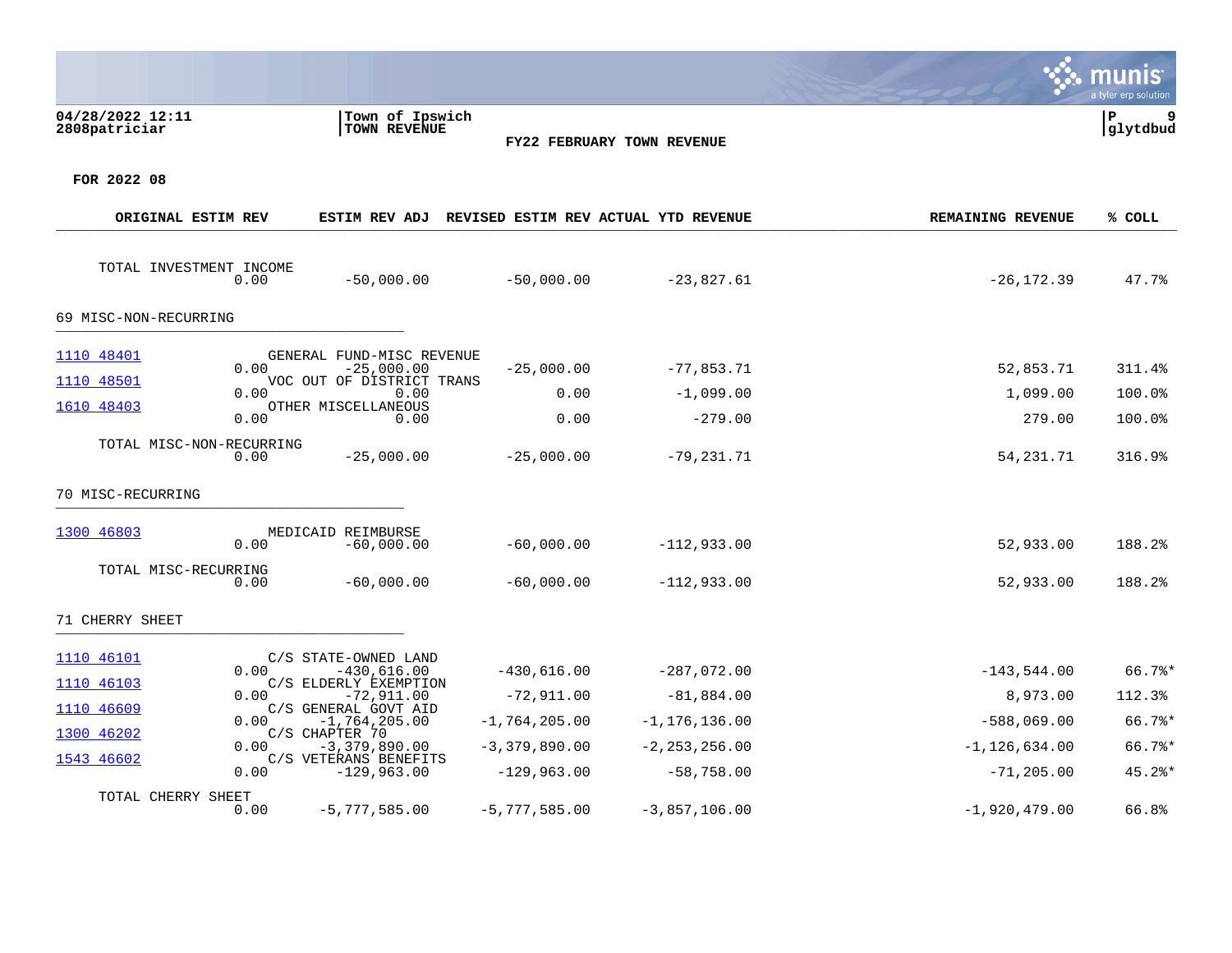|                                   |                        |                                       |                  |                                                    |                          | munis<br>a tyler erp solution |
|-----------------------------------|------------------------|---------------------------------------|------------------|----------------------------------------------------|--------------------------|-------------------------------|
| 04/28/2022 12:11<br>2808patriciar |                        | Town of Ipswich<br>TOWN REVENUE       |                  | FY22 FEBRUARY TOWN REVENUE                         |                          | P<br>10<br>glytdbud           |
| FOR 2022 08                       |                        |                                       |                  |                                                    |                          |                               |
| ORIGINAL ESTIM REV                |                        |                                       |                  | ESTIM REV ADJ REVISED ESTIM REV ACTUAL YTD REVENUE | <b>REMAINING REVENUE</b> | % COLL                        |
| 72 TAX LIENS REDEEMED             |                        |                                       |                  |                                                    |                          |                               |
| 1110 4135                         | 0.00                   | TAX LIENS REDEEMED<br>0.00            | 0.00             | $-100, 271.59$                                     | 100,271.59               | 100.0%                        |
| TOTAL TAX LIENS REDEEMED          | 0.00                   | 0.00                                  | 0.00             | $-100, 271.59$                                     | 100,271.59               | 100.0%                        |
| 73 PAY'T IN LIEU-ELECT            |                        |                                       |                  |                                                    |                          |                               |
| 1110 41803                        | 0.00                   | PYMT IN LIEU-ELD<br>$-324,000.00$     | $-324,000.00$    | $-150,000.00$                                      | $-174,000.00$            | $46.3$ $*$                    |
| TOTAL PAY'T IN LIEU-ELECT         | 0.00                   | $-324,000.00$                         | $-324,000.00$    | $-150,000.00$                                      | $-174,000.00$            | 46.3%                         |
| <b>76 TRANSFERS</b>               |                        |                                       |                  |                                                    |                          |                               |
| 1910 49520                        | 0.00                   | TRANSFER FROM SPECIAL REVENUE<br>0.00 | 0.00             | $-1,495,667.00$                                    | 1,495,667.00             | 100.0%                        |
| TOTAL TRANSFERS                   | 0.00                   | 0.00                                  | 0.00             | $-1, 495, 667.00$                                  | 1,495,667.00             | 100.0%                        |
| TOTAL GENERAL FUND                | 0.00                   | $-53,918,225.88$                      | $-53,918,225.88$ | $-41, 383, 952.14$                                 | $-12, 534, 273.74$       | 76.8%                         |
|                                   | TOTAL REVENUES<br>0.00 | $-53,918,225.88$                      | $-53,918,225.88$ | $-41, 383, 952.14$                                 | $-12,534,273.74$         |                               |
|                                   | GRAND TOTAL<br>0.00    | $-53,918,225.88$                      | $-53,918,225.88$ | $-41, 383, 952.14$                                 | $-12,534,273.74$         | 76.8%                         |
|                                   |                        |                                       |                  | ** END OF REPORT - Generated by Patricia Rogers ** |                          |                               |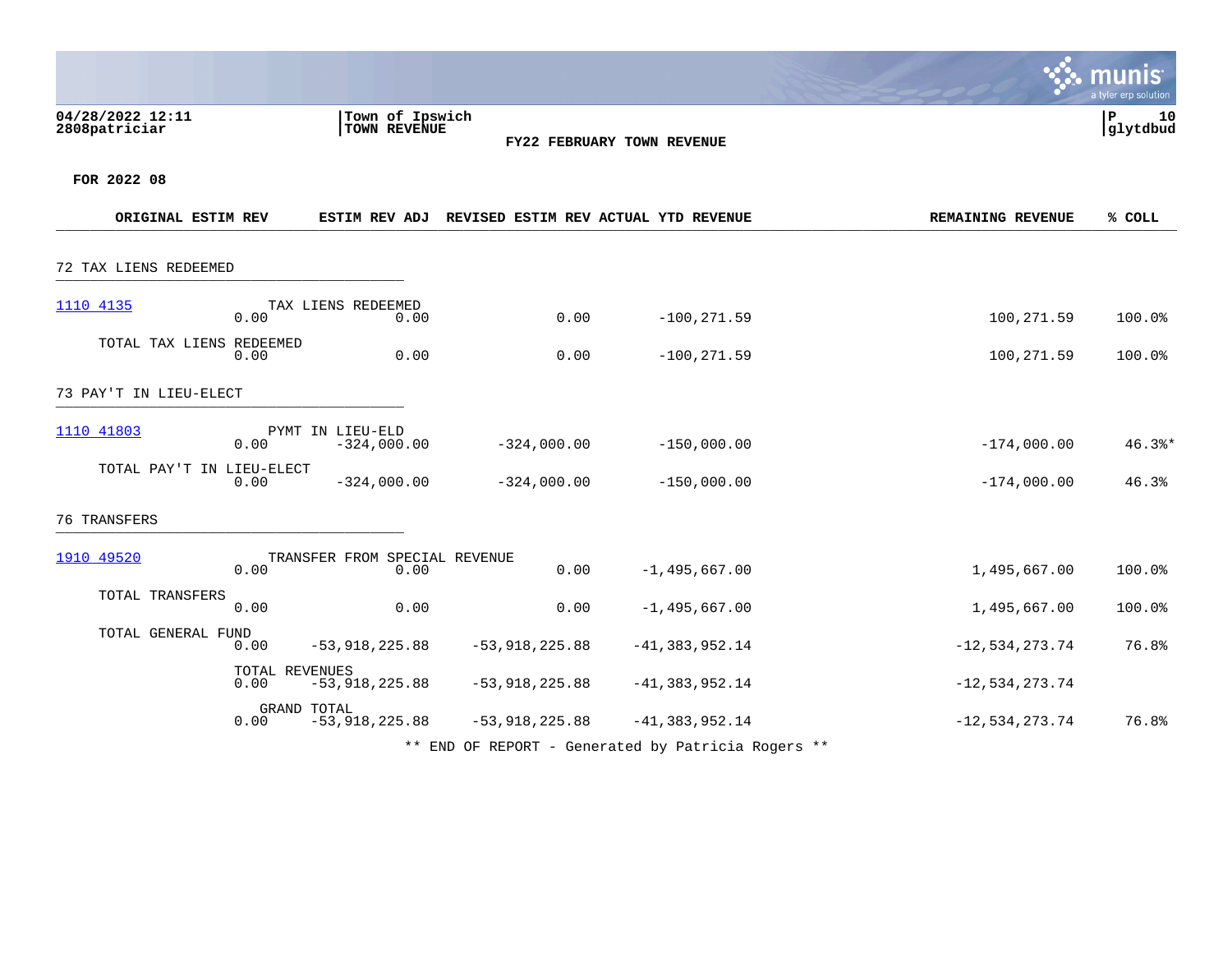04/28/2022 12:11 **| Town of Ipswich** | P 11<br>2808patriciar | TOWN REVENUE | TOWN REVENUE | TOWN REVENUE | TOWN REVENUE | TOWN REVENUE | TOWN REVENUE | TOWN TOWN REVENUE | TOWN REVENUE | TOWN REVENUE | TOWN REVENUE | TOWN RE **2808patriciar |TOWN REVENUE |glytdbud**

**FY22 FEBRUARY TOWN REVENUE**

tyler erp solutio

**REPORT OPTIONS**  \_\_\_\_\_\_\_\_\_\_\_\_\_\_\_\_\_\_\_\_\_\_\_\_\_\_\_\_\_\_\_\_\_\_\_\_\_\_\_\_\_\_\_\_\_\_\_\_\_\_\_\_\_\_\_\_\_\_\_\_\_\_\_\_\_\_\_\_\_\_\_\_\_\_\_\_\_\_\_\_\_\_\_\_\_\_\_\_\_\_\_\_\_\_\_\_\_\_\_\_\_\_\_\_\_\_\_\_\_\_\_\_\_\_\_\_\_\_\_\_\_\_\_\_\_\_\_\_\_\_\_\_

Field # Total Page Break<br>1 Y N Sequence 1 1 Y N<br>Sequence 2 10 Y N Sequence 2 10 Y N<br>Sequence 3 0 N N Sequence 3 0 N N<br>Sequence 4 0 N N  $Sequence 4$ Report title: TOWN REVENUE Includes accounts exceeding 0% of budget. Print totals only: N Year/Period: 2022/ 8 Print Full or Short description: F Print MTD Version: N Print full GL account: N<br>Format type: 1 Format type: 1 Roll projects to object: N<br>
Double space: N<br>
Carry forward code: 1  $Carry$  forward code:  $1$ Suppress zero bal accts: Y Include requisition amount: N Print Revenues-Version headings: Y Print revenue as credit: Y Print revenue budgets as zero: N Include Fund Balance: N Print journal detail: N From Yr/Per: 2022/ 8 To Yr/Per: 2022/ 8 Include budget entries: Y Incl encumb/liq entries: Y Sort by JE # or PO #: J Detail format option: 1 Include additional JE comments: N Multiyear view: F Amounts/totals exceed 999 million dollars: N Find Criteria<br>Field Name Fiel Field Value Fund 100 Function Town Func Department School DOE Program Location Type Character Code Org Object Project Account type Revenue